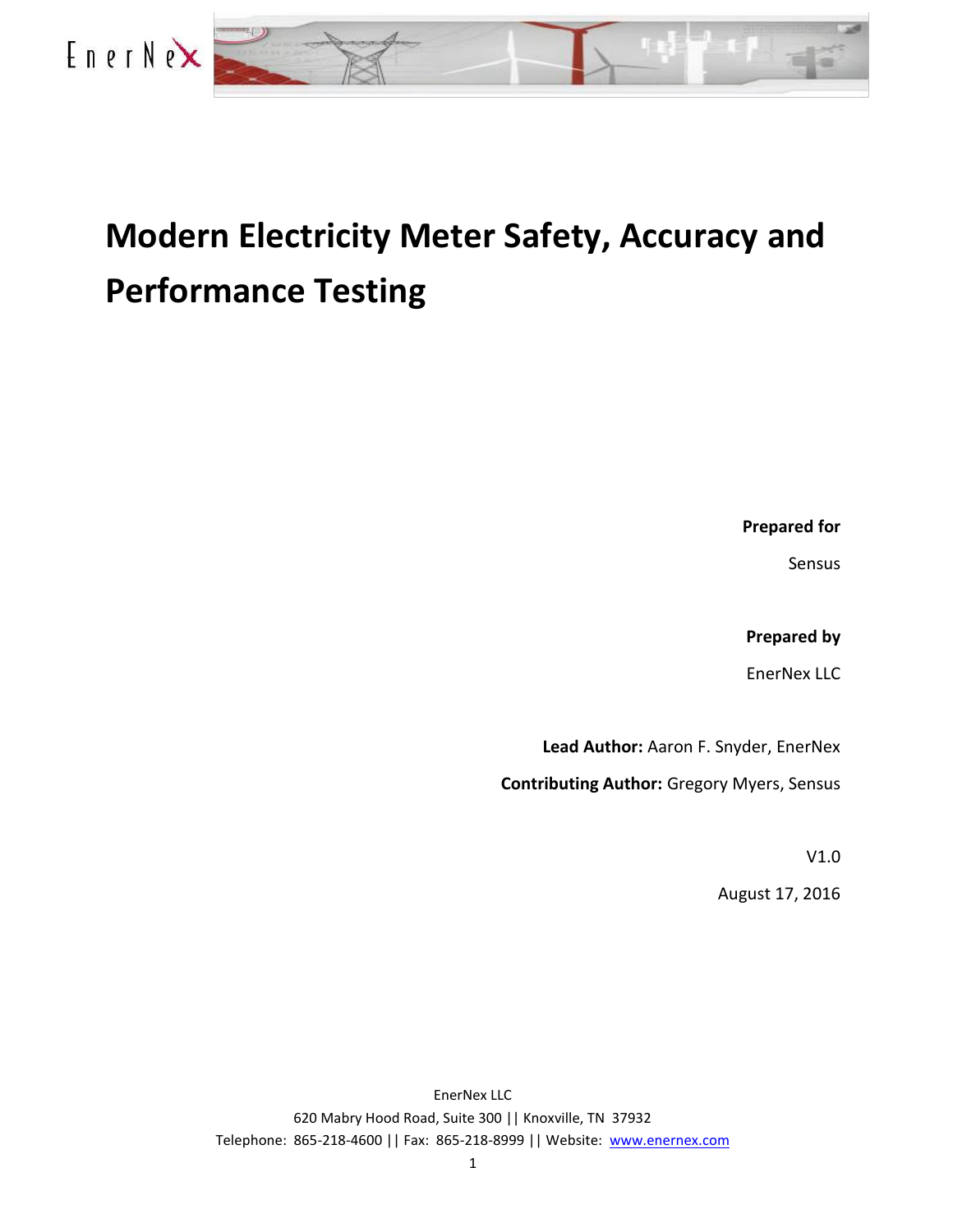



#### **Table of Contents**

| $\mathbf{1}$                                                                          |     |  |  |
|---------------------------------------------------------------------------------------|-----|--|--|
|                                                                                       | 11  |  |  |
|                                                                                       | 12  |  |  |
| $\overline{2}$                                                                        |     |  |  |
|                                                                                       | 2.1 |  |  |
|                                                                                       | 2.2 |  |  |
|                                                                                       | 23  |  |  |
|                                                                                       | 24  |  |  |
| <b>MODERN METERING FEATURES THAT ADDRESS ACCURACY AND SAFETY IN THE FIELD 13</b><br>3 |     |  |  |
|                                                                                       | 3.1 |  |  |
|                                                                                       | 3.2 |  |  |
| 4                                                                                     |     |  |  |
|                                                                                       | 4.1 |  |  |
|                                                                                       | 4.2 |  |  |
| 5.                                                                                    |     |  |  |
| 6                                                                                     |     |  |  |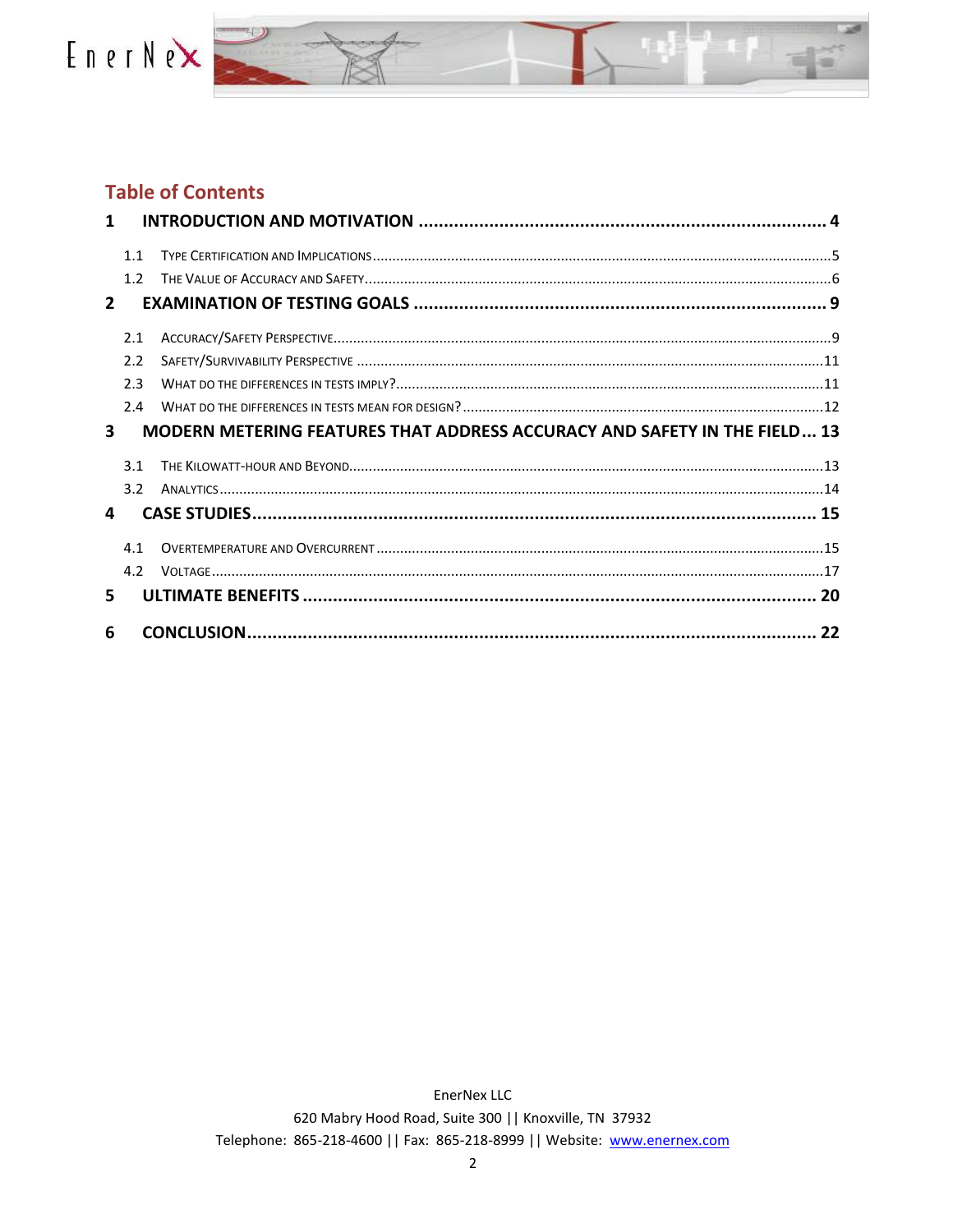

## *Executive Summary*

We all expect electricity meters to function seamlessly, transparently, and accurately. A meter should fade into the background – a tireless workhorse – and should be trusted to never overaccount for the energy we consume. It may not be top-of-mind, but meter design, testing, and installation methodologies are all critical factors in how that forgotten electricity meter will perform its daily duties.

Today's meters are feature-rich computers, capable of measuring, recording, and transmitting many types of data. Compared with electromechanical, kilowatt-hour-only meters, modern meters operate differently and have the potential to fail differently. As meter design has continued to evolve, we must also investigate whether or not meter testing has kept pace. The right levels of meter testing can replicate actual field conditions to:

- Boost consumer confidence and overall safety.
- Contribute to improved device performance and accuracy.
- Help utilities better plan for installations, device replacement, or faulty socket detection.

But what are the "right" levels of electricity meter testing? There is no single gold standard test, no universal seal that designates superior meter performance. Rather, there are multiple standards that define meter tests along safety and accuracy dimensions. Historically, the American National Standards Institute (ANSI) has provided the fundamental code for safety and accuracy meter testing. Building upon a subset of the entire suite of ANSI tests, Underwriters Laboratories (UL) has layered on its version of safety-focused meter tests as well in their own meter testing standard. Both ANSI and UL provide a solid foundation for electricity meter standards, and they continue to improve the safety and performance benchmarks.

Still there are deficiencies within the existing standards. This report examines the history of electricity meter design and testing. It suggests multivariate testing and further investigation of modern meter failure modes could help address some current shortcomings. Derived from realworld conditions and occurrences, additional testing could help to test, detect, and – in some cases – predict failure at the network, site, and device levels.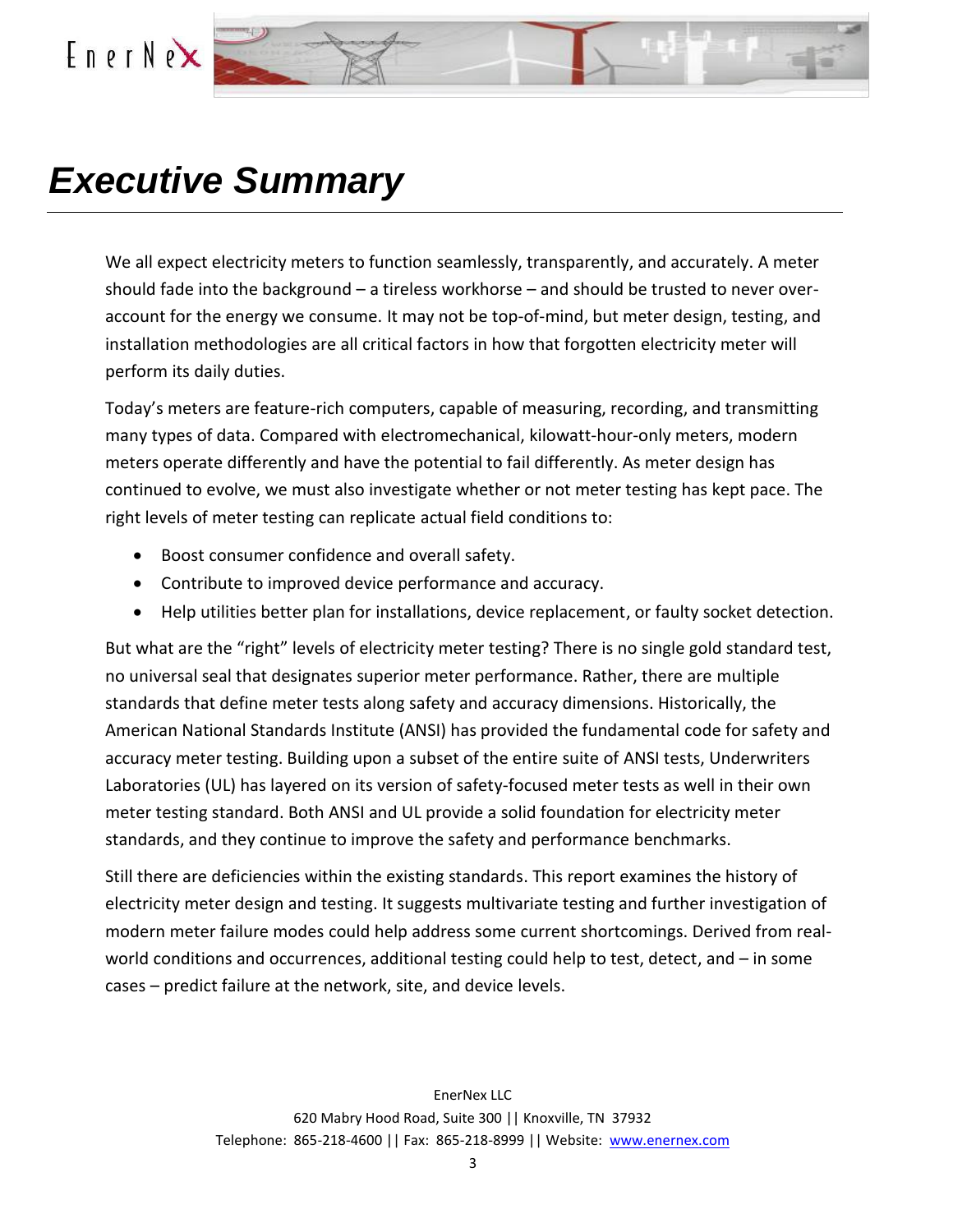<span id="page-3-0"></span>



## *1 Introduction and Motivation*

Electricity meters are designed for endurance and the ability to withstand harsh environments. When they are installed outdoors, they are exposed daily to sunlight, water, wind, dust, and temperature fluctuations. Certain situations may require meter replacements – such as a utility's life cycle management program (aging), or for accuracy testing (to see if they have drifted), or as part of an advanced metering infrastructure (AMI) deployment. These replacements can disrupt what was previously considered a stable system. Safe and accurate meter function requires several elements to support this system.

#### *Key Components*

Electricity customers own the **meter socket** that the meter is plugged into, while the **meter** is the property of the utility (of any type, including an Investor-Owned Utility (IOU), municipal, or cooperative). Should a meter need to be changed, the meter socket may require maintenance to return it to its "factory" specifications. Socket maintenance can mean adjustment or replacement of a few components, up to simply replacing the entire socket. A few of the most common maintenance needs are tightening the connection on the service conductors, adjusting the gap of the jaws, addressing corrosion issues, or completely replacing the jaws. The integrity of the **meter socket** must also be checked to ensure that there are no holes where water may enter and no other signs of disrepair. Many maintenance techniques focus on tightening physical bonds for the current-carrying parts, since loose connections lead to potentially unsafe heating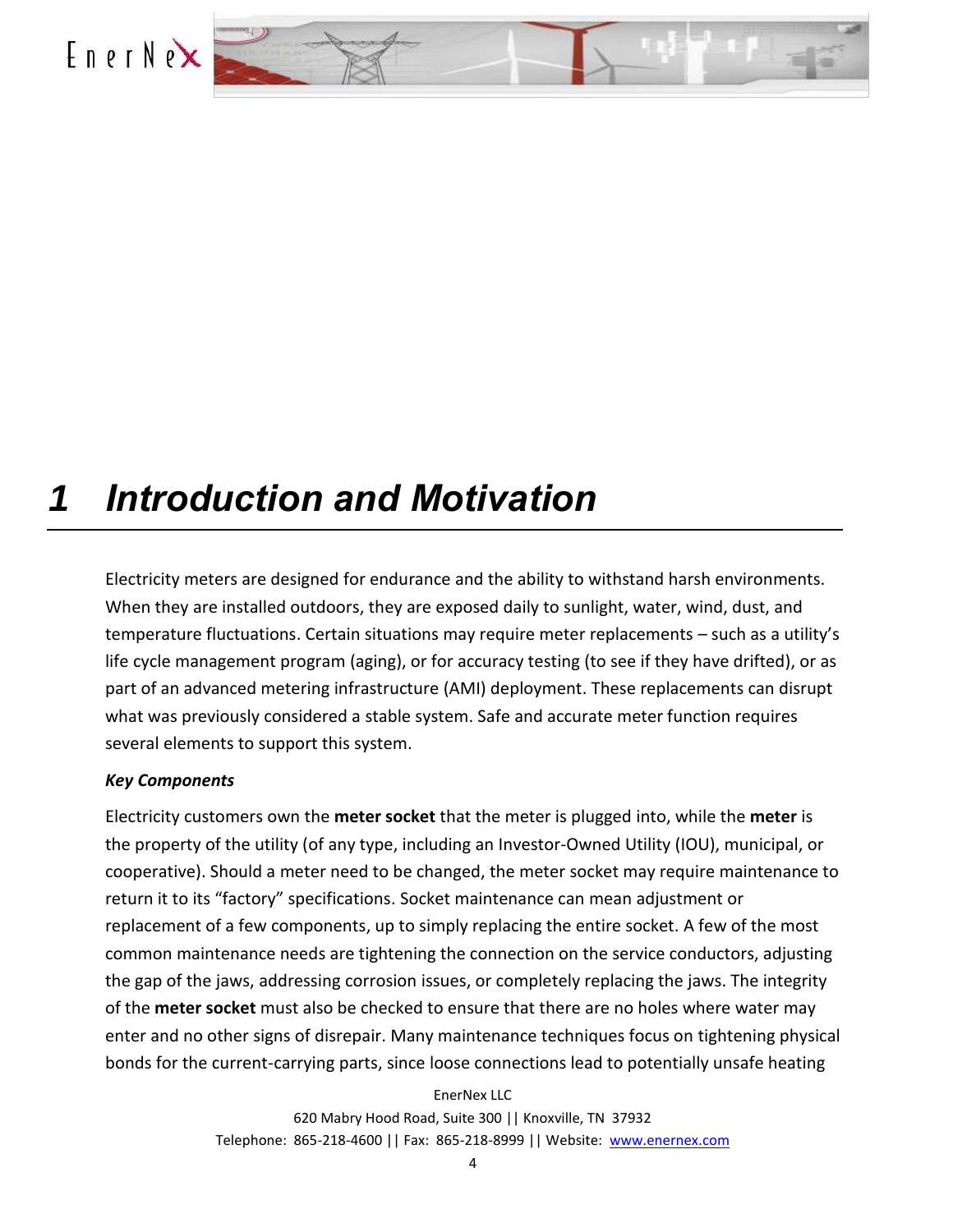

conditions. Additionally, the socket needs to be waterproof to avoid creating unsafe paths for current and to minimize corrosion on the interior metal parts.

#### *Current State of Testing*

Meters are designed and tested according to standards to ensure safety, accuracy, and durability. The tests stress the meter electrically, mechanically, and environmentally to replicate a range of operating conditions in the field. Those standards are derived from a rigorous process with input from a wide range of stakeholders, including industry experts from meter manufacturers, utilities, and other industry specialists.

As modern metering technology is deployed, and as utilities encounter new issues with installations, there is a need to expand the testing. There are two motivating factors. The first is due to evolving meter types. Modern electricity meters exhibit different operational and failure modes than the electromechanical meters they replace. The second motivating factor is the state of the socket at the time of replacement. Socket deterioration after decades of operation is a common, though often overlooked, contributor to meter performance issues.

There is a process to raise awareness about the need for expanded testing. Additional tests that take modern meters and socket condition into consideration can be defined by a vendor or by a utility, or by a combination of the two. Once the test reaches a certain level of refinement, it may be submitted to the standards associations (ANSI or UL, for example) to be considered for inclusion in the official codes published for the metering industry. This process allows the additional testing recommendations to be reviewed by industry experts who are equipped to evaluate technical design and to determine value in terms of meeting business needs. Those industry experts serve on the standards committee that will ultimately determine whether the additional testing will be codified into future testing standards.

### <span id="page-4-0"></span>*1.1 Type Certification and Implications*

Accuracy is a critical metric to determine electricity meter viability. Yet a closer look at the particular failure modes of meters could result in great strides toward increased meter safety.

Type certification focuses on a meter's ability to maintain accurate measurements under a variety of internal and external influences. This accuracy is the basis for customer confidence in their utilities – customers must believe they receive an accurate accounting for their electricity consumption. Type tests also identify design requirements for meter engineers, as well as a standardized way to demonstrate that their designs will satisfy societal, utility, and customer needs.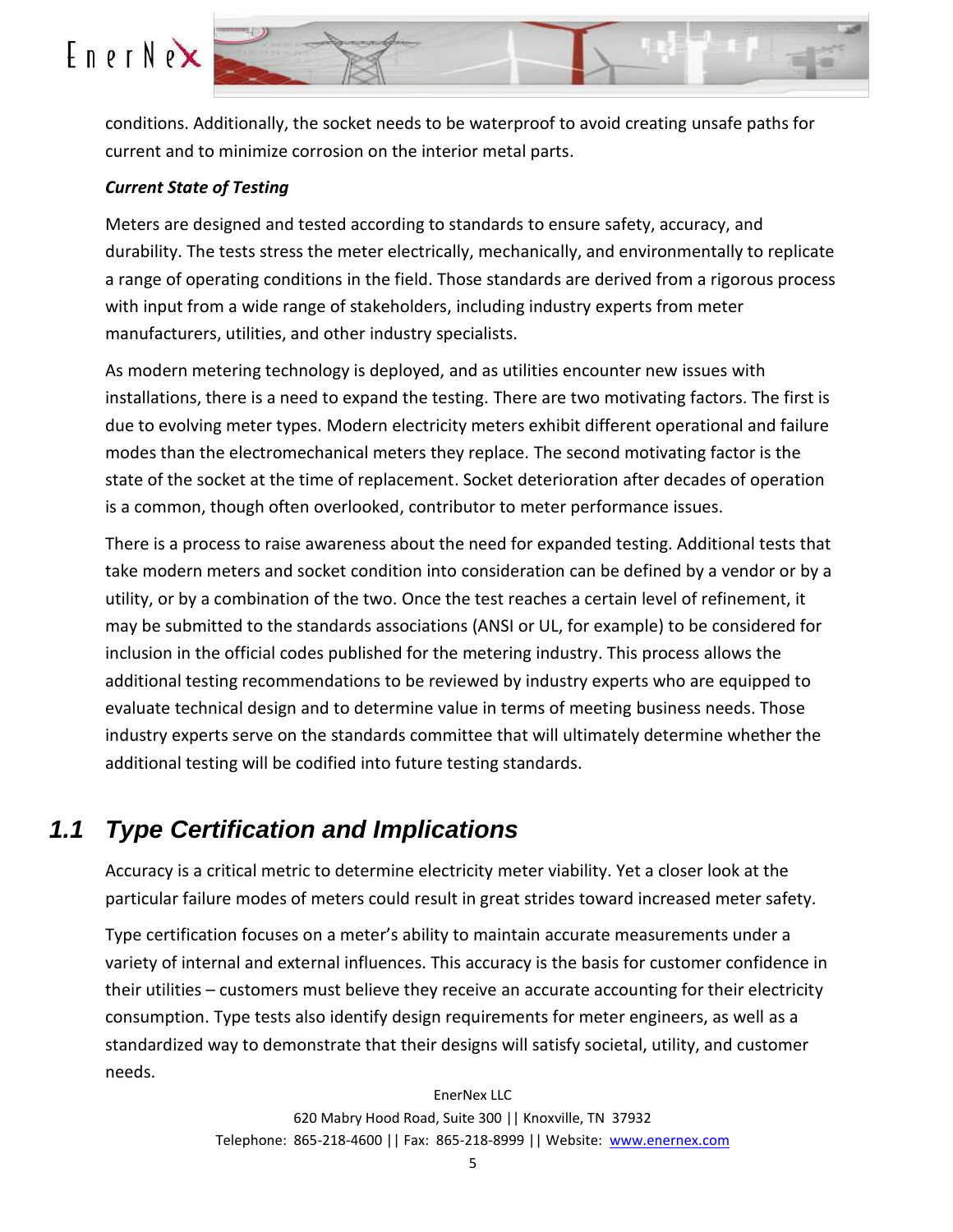Since the type tests prioritize accuracy, meter failure modes are a secondary focus. Presumably, customers are not at risk since they are protected by their service panel equipment. Therefore, a meter can fail within some parameters, but if it continues to function across a pre-determined operating range and no extra energy is misattributed as customer consumption, that meter is still considered accurate.

A few tests examine the failure modes of meter components, such as the cover. The use of plastic covers necessitates a test to ensure that in the unlikely circumstance where an electricity meter cover is exposed to flames, the cover will not contribute to the continuation of the flame. Another example is the internal temperature rise test, used to examine the heat rejection characteristics of the meters as it relates to safe operation over time.

During its operational lifetime, meters can be expected to perform and withstand many operating conditions while safely and accurately serving as a measuring, recording, and transmitting instrument. When meters were constructed from predominantly metal parts and a glass cover, there were a few well-known failure modes that might lead to unsafe conditions. Modern meters are essentially computers with more electronics, more plastic parts (including the cover), and different failure modes that are still being uncovered.

Meter testing has been codified into industry standards since the early 1900s and is maintained in an iterative program that requires revision (or reaffirmation) every five years or so. This cycle is designed to accommodate new technology developments. At the same time, the five-year cycle provides a stable operational target for meter performance, allowing for manufacturing economies of scale. The experts involved in the standardization of the testing bring issues for discussion, propose tests and define new procedures or limits for existing tests. The result is more robust and comprehensive standards testing with each revision.

The introduction of modern, feature-rich metering is a key driver of the current cycle in the standards iteration process. The need to assess the different failure modes of these technologically advanced devices warrants a fresh approach to testing philosophies.

### <span id="page-5-0"></span>*1.2 The Value of Accuracy and Safety*

Meter accuracy can be quantified to discrete levels and can be used to compare different devices. The accuracy of the billing quantity, the kilowatt-hour, is directly calculable from a price. For example:

Two meters, one with a straight inaccuracy of 0.5% and another of 1.0%, for a service where the price of electricity is \$0.10/kWh.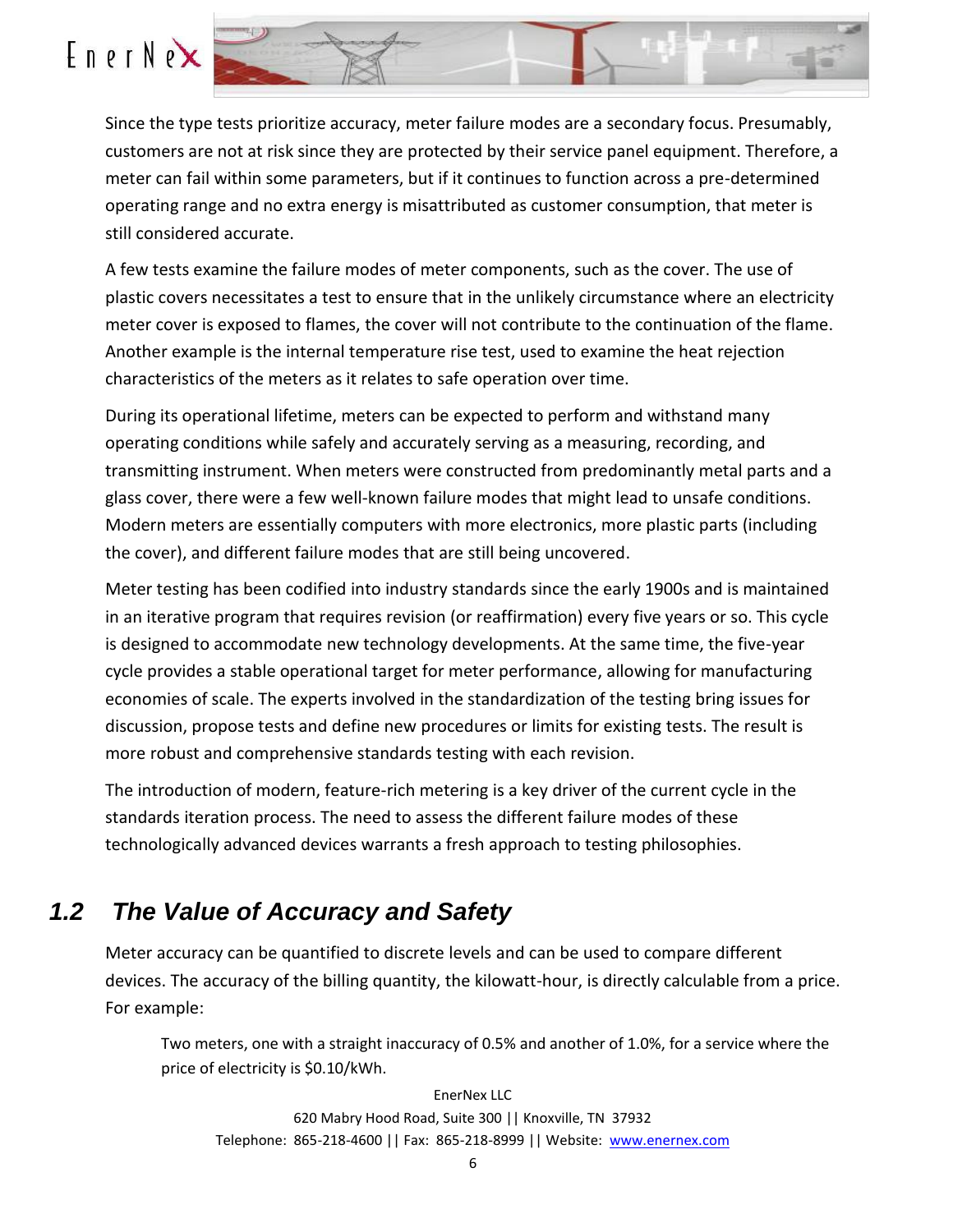



For an annual consumption of 12,000kWh, meter one measures 11,940kWh while meter two measures 11,880kWh. At a rate of \$0.10/kWh, meter one results in an under-charge of \$6 while meter two results in an under-charge of  $$12.<sup>1</sup>$ 

If every meter under-registered the consumption by 1%, for 100,000 customers, this is \$120,000 per year of lost revenue.

Albeit a simplified example, this demonstrates how accuracy can be directly tied to revenue, and a business case can be built to support investments in more accurate metering.

Safety is more important than accuracy, but is also less tangible. There is a cost for safe service panels, meter sockets, meters, service drops, transformers, lateral lines, etc., but how is overall safety calculated? The industry relies upon setting codes and standards, then applying rigorous testing, and finally certifications, to provide assurance around safety. Nevertheless, there is no directly calculable value for safety.

Despite this, the standards are continually revised to accommodate expert contributions and changing operational conditions that inform and help facilitate manufacturing of products that are as safe as possible. Examples of safety-oriented tests include impulse voltage testing, or lightning strike simulation. Devices need to withstand this phenomenon without exhibiting an undesirable failure mode such as melting or igniting the electronics and/or meter housing. Ideally, the device withstands the extremes of the test and continues to operate. However, maintaining operation is not guaranteed. It is still acceptable for a device to fail, provided it fails in a safe manner that protects the consumer.

#### *Other Safety Factors*

 $\overline{a}$ 

As previously mentioned, there is a significant potential safety risk posed by the extended time lapse since the initial installation of any meter/socket system. When meters are replaced, it is common to find that those meter sockets require maintenance. Yet socket maintenance is not straightforward. Since the socket is technically owned by the customer, the customer is responsible for maintaining it. Yet the socket cannot be maintained by the customer without removing the meter, which is illegal. Therefore, most sockets are not examined after the initial installation until the utility-owned meter is exchanged.

Assuming the utility has deemed it necessary to exchange a meter, it is rare that the customer/socket owner is even present during this swap, much less have the skills required to

<sup>1</sup> This is much simpler than reality, but illustrative to show the calculable impact of inaccuracy in measurement. The reality is that the population of meters has a statistical range of accuracies that vary within an allowable band.

Telephone: 865-218-4600 || Fax: 865-218-8999 || Website: [www.enernex.com](http://www.enernex.com/)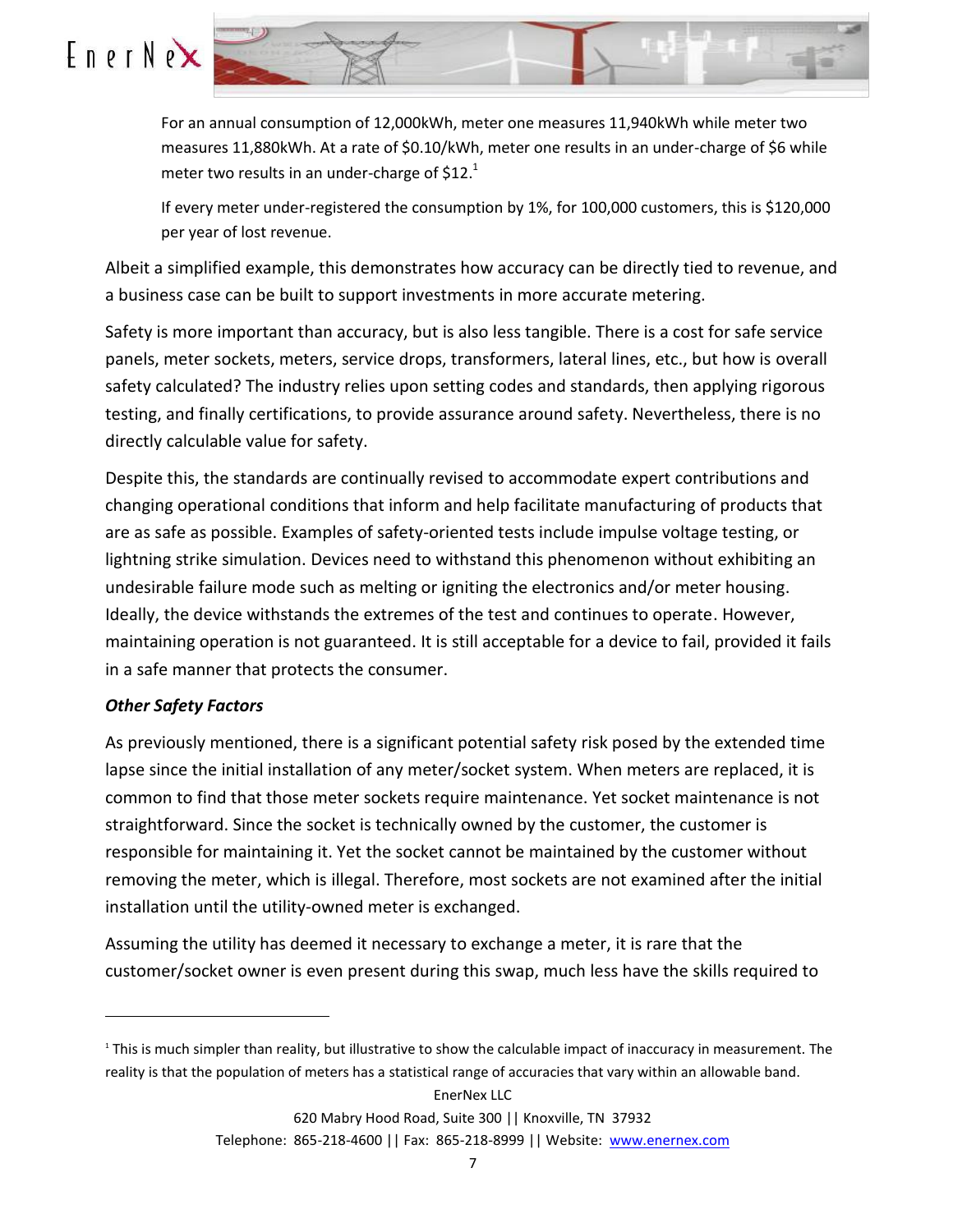



perform any needed maintenance on the socket. Simple maintenance can be done by utility personnel or contractors, while full socket replacements usually require a licensed electrician.

This scenario illustrates the unrealistic expectations of the end consumer, but the example also highlights the impractical expectations around the longevity of the equipment and system. No manner of type testing and initial specifications intended to prove out designs will cover the performance of the electric meter *and* socket after exposure to field conditions over extended periods of time.

Rather than expecting the system to remain in "as new" condition, the assumption should be that the system will require some repair, then implementing standards around the steps required after any hands-on work to leave a safe, stable meter/socket system in place.

Rarely, the value of safety is defined through legal action, though this is exactly what most want to avoid. When a dispute is litigated, an agreement is negotiated or a decision is made about the relative safety of a device for a particular situation, then a judgment follows specifying the reparations to be made for that situation. Of course, safety value of this type is an unknown and unforeseen variable.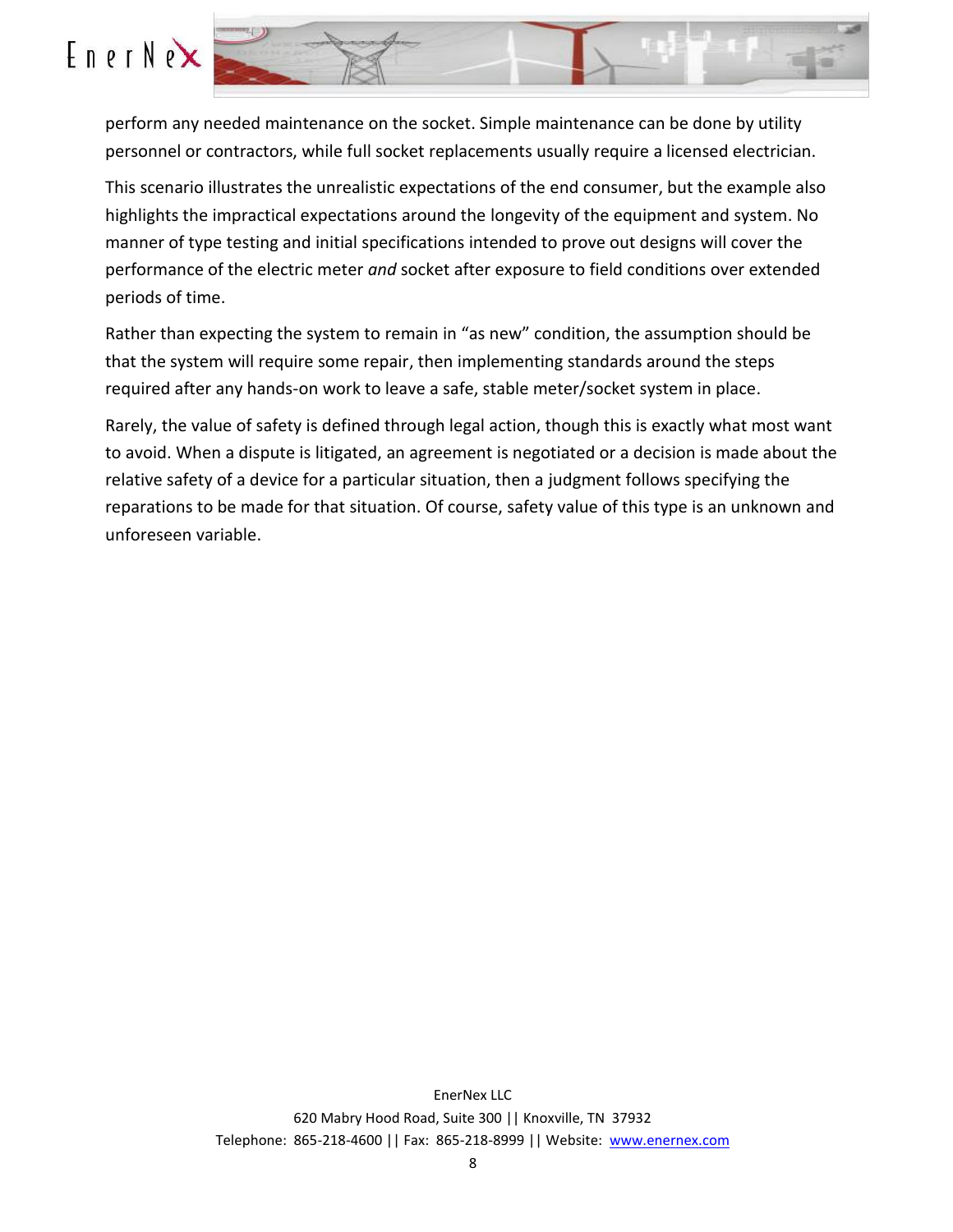<span id="page-8-0"></span>



## *2 Examination of Testing Goals*

The American National Standards Institute (ANSI) C12.1 standard has been used for electricity meters since the first edition published in 1910. Founded on scientific and technical principles for testing safety and accuracy under a variety of conditions, it also keeps in mind the commercial requirements. There is a host committee that manages the evolution of the standard, and the participants regularly form tactical subgroups to address topics of interest. For example, there have been groups dedicated to harmonics, definitions for power, service switch testing, auxiliary devices, upgradeability, in-service testing, demand type testing, field testing, and temperature rise. These group topics can be influential, as new tests, and even new standards, have been published as a result of subgroup efforts.

In May 2013, Underwriters Laboratories (UL) developed and published UL 2735, an electricity meter safety standard. As a test suite, the standard focuses on safety aspects of the meter and adds to the rigorous tests of ANSI C12.1. Some of the UL tests stress the meter beyond the ANSI C12.1 tests, and also include flammability, shock, impact, and drop tests.

### <span id="page-8-1"></span>*2.1 Accuracy/Safety Perspective*

ANSI C12.1 defines accuracy tests that account for both internal and external influences. The accuracy of the meter is measured against the performance of a reference. For certain tests, an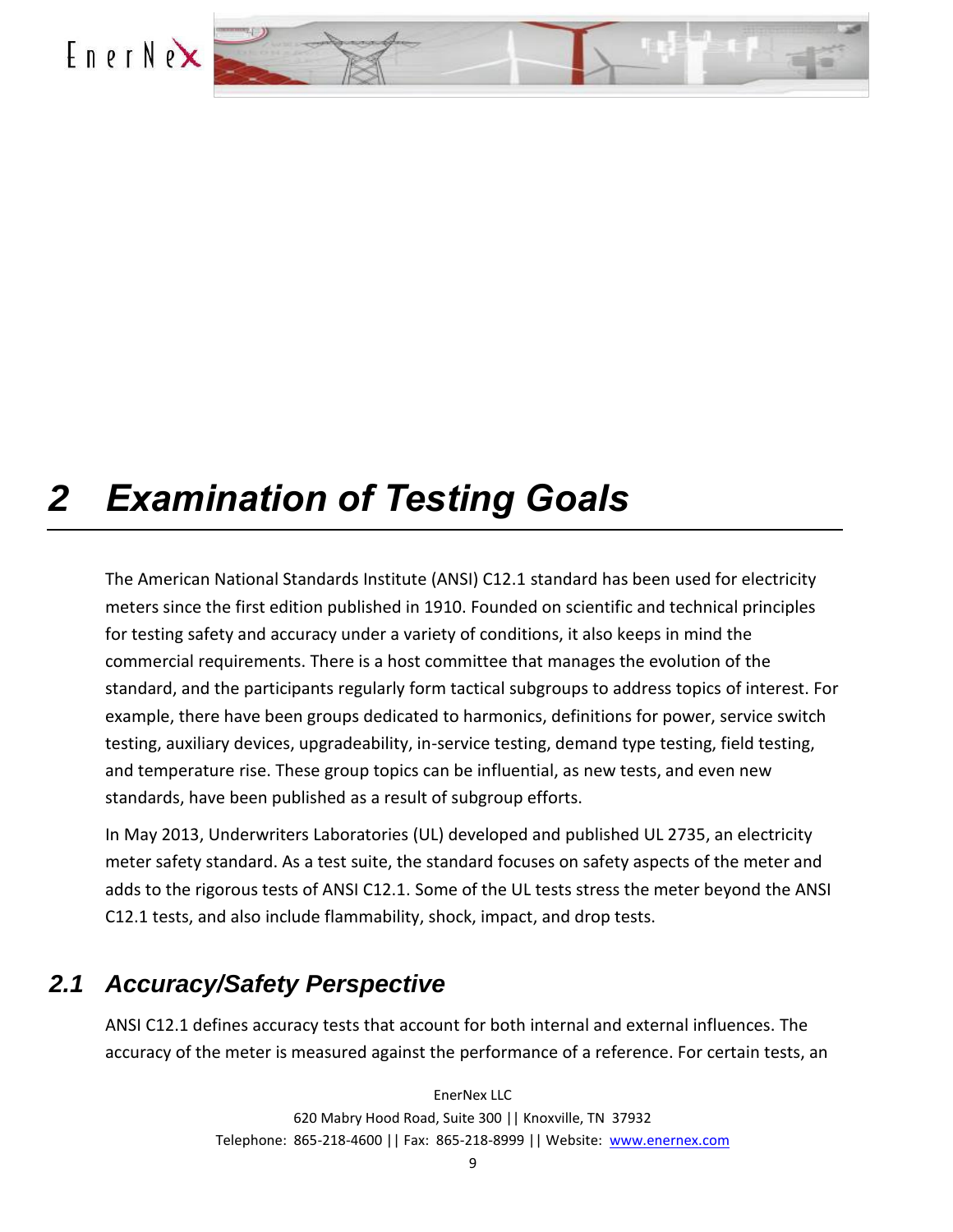

accuracy performance check is required after the test. All testing is done with the industry expectation that the meters will function accurately and safely throughout testing and operation. The following list provides an overview of ANSI testing.

Table 1: ANSI C12.1 Standard Test List (External influence tests are in *bold italics*)

| No load test                                    | Effect of current surges in ground conductors test                    |
|-------------------------------------------------|-----------------------------------------------------------------------|
| Starting load test                              | Effect of superimposed signals test                                   |
| Load performance test                           | Effect of voltage variation - secondary time base test                |
| Effect of variation of power factor test        | Effect of variation of ambient temperature - secondary time base test |
| Effect of variation of voltage test             | Effect of electrical fast transient/burst test                        |
| Effect of variation of frequency test           | Effect of electrical oscillatory surge withstand capability test      |
| Equality of current circuits test               | Effect of radio frequency interference test                           |
| Internal meter losses test                      | Radio frequency conducted and radiated emission test                  |
| Temperature rise test                           | Effect of electrostatic discharge test                                |
| Effect of register friction test                | Effect of storage temperature test                                    |
| Effect of internal heating test                 | <b>Effect of operating temperature test</b>                           |
| Effect of tilt test                             | <b>Effect of relative humidity test</b>                               |
| Stability of performance test                   | <b>Mechanical shock test</b>                                          |
| Independence of elements test                   | <b>Transportation drop test</b>                                       |
| <b>Insulation test</b>                          | <b>Mechanical vibration test</b>                                      |
| <b>Voltage interruptions test</b>               | <b>Transportation vibration test</b>                                  |
| Effect of high voltage line surges test         | <b>Weather simulation test</b>                                        |
| Effect of external magnetic field test          | Salt-spray test                                                       |
| Effect of variation of ambient temperature test | Rain tightness test                                                   |
| <b>Effect of temporary overloads test</b>       |                                                                       |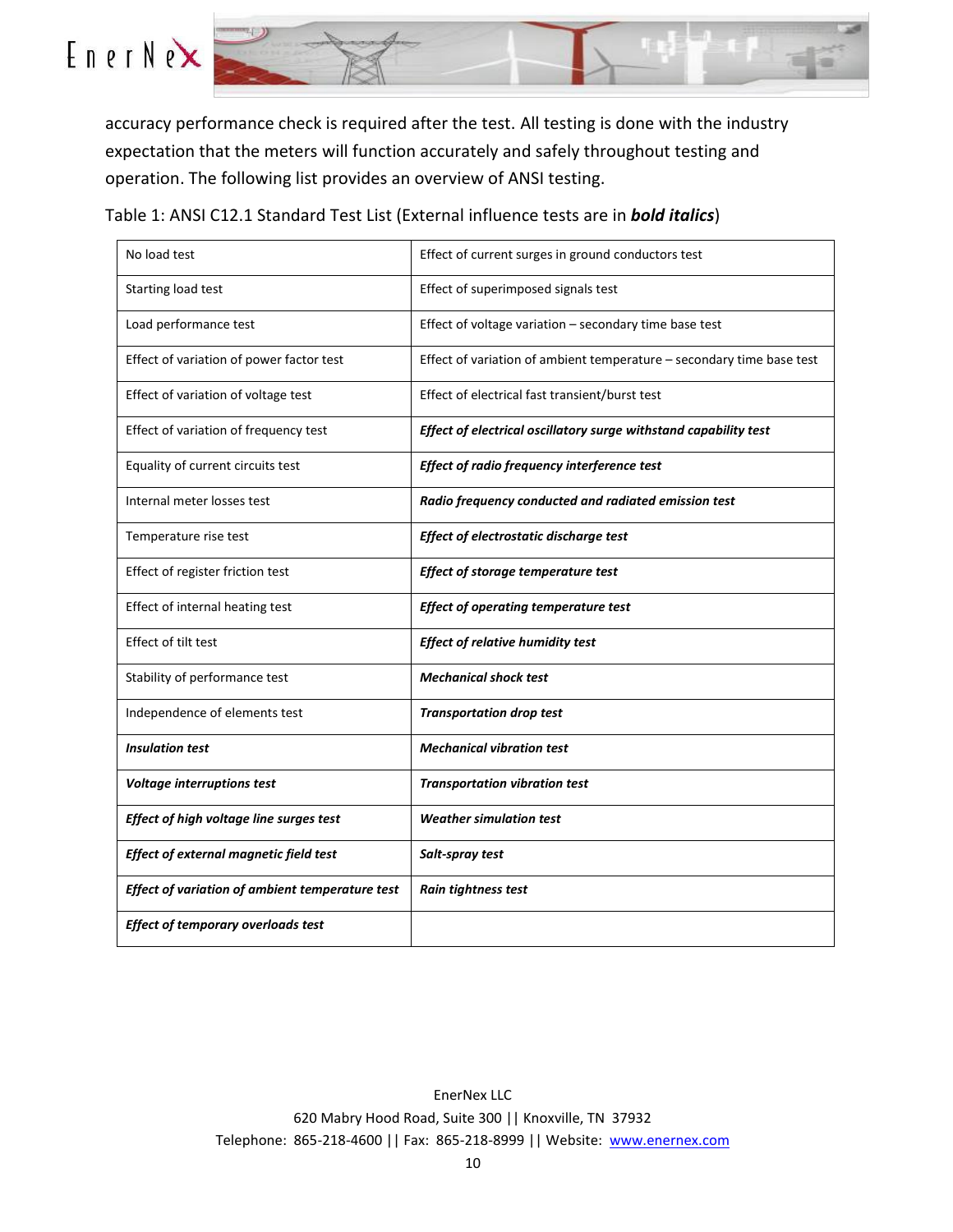



### *2.2 Safety/Survivability Perspective*

<span id="page-10-0"></span>UL 2735 testing stresses the meter differently, with some tests designed to replicate conditions other than those by ANSI. Starting with a subset of the ANSI tests, the UL standard then defines additional tests that validate the design of the meters. For example, UL tends to emphasize the lack of exposure to live parts within the design. The different design tests mean UL's failure criteria also differ from ANSI's. In general, while functionality loss is permitted, UL expects that any failure of the device should not result in a sustained dangerous condition. Comparatively, the main concern for ANSI tests is any impact on the accurate registration under the various conditions. The table below lists the defined tests in UL 2735.

| Tests Referenced in UL 2735 from ANSI C12.1                            | <b>Tests Defined in UL 2735</b>               |
|------------------------------------------------------------------------|-----------------------------------------------|
| C12.1 Temperature rise (as modified by 15.7 of this standard)          | Flammability test                             |
| C12.1 Insulation resistance                                            | Static test                                   |
| C12.1 Effect of high voltage line surges                               | Impact test                                   |
| C12.1 Effect of temporary overloads (as modified by UL 2735)           | Drop test                                     |
| C12.1 Effect of electrical fast transient/burst test                   | Enclosure requirements                        |
| C12.1 Effect of radio frequency interference                           | Clearance and creepage distances requirements |
| C12.1 Radio frequency conducted and radiated emissions test            | Current transformers requirements             |
| C12.1 Effect of electrostatic discharge (ESD) (as modified by UL 2735) | Batteries and battery charging requirements   |
|                                                                        | Load control switches requirements            |
|                                                                        | Printed wiring boards requirements            |
|                                                                        | Application of fault conditions testing       |

Table 2: UL 2735 Standard Test List (*includes tests shared with ANSI C12.1 standard*)

### <span id="page-10-1"></span>*2.3 What do the differences in tests imply?*

The UL standard incorporates many of the ANSI standard tests, but includes additional tests and a paper design review. The two standards are not competitive and one testing approach does not detract from the other – both are valid. There is no superior test that results in better meters. However, different certifications may have different applications and connotations.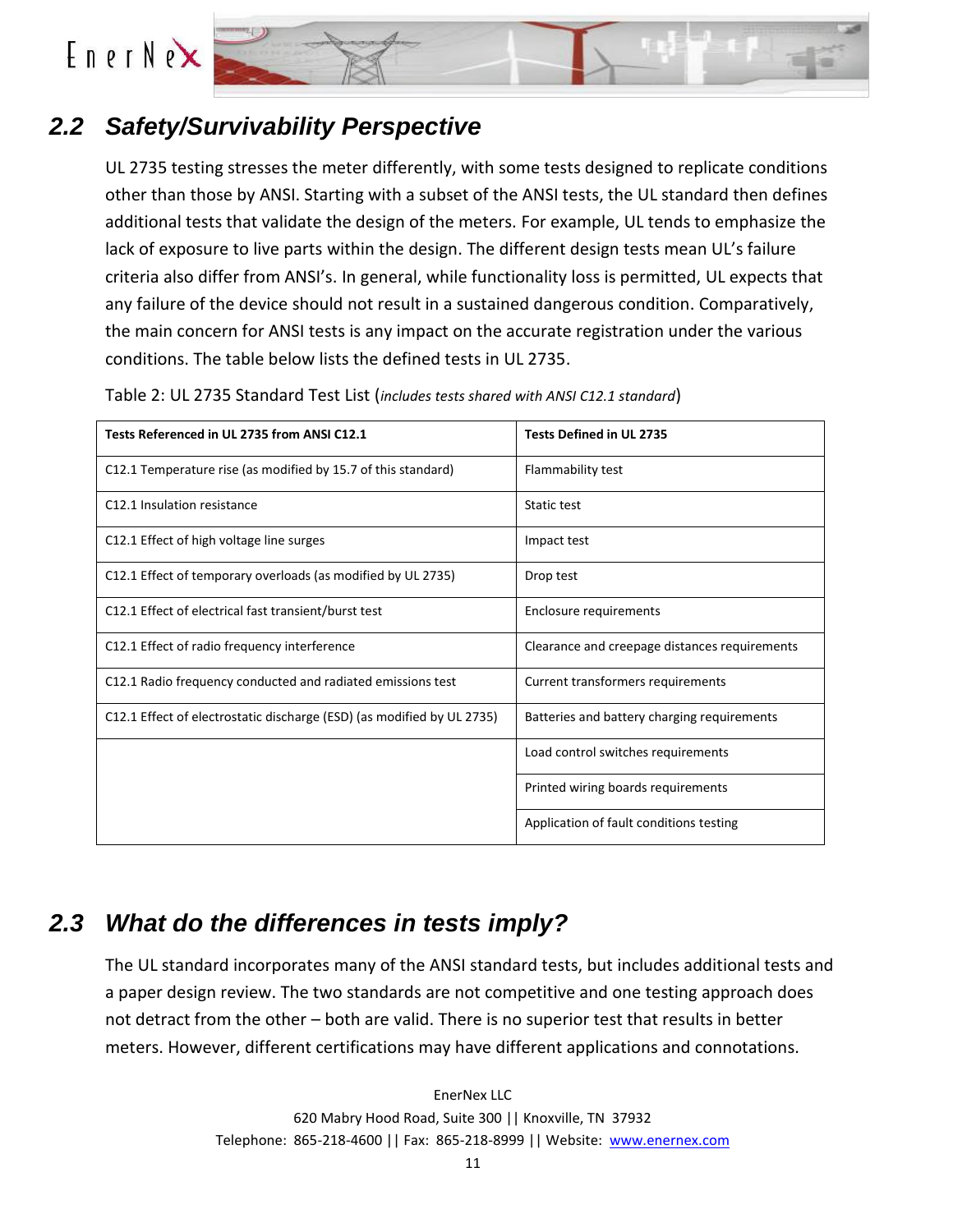

Since ANSI code prescribes meter safety and accuracy for revenue purposes, it is the base requirement found in state and local legislations.

From the consumer perspective, UL certification offers familiar validation as it is typically associated with retail electrical products. This can reassure the energy consumer who is more familiar with equipment endorsement featuring a UL logo.

We should note that vendors and utilities regularly define and may require testing that goes beyond the ANSI and UL tests. Examples include:

*Water intrusion tests* subject the meter and socket to conditions replicating direct water fall, replicating a downspout or continuous hose spray, at full load. The expectation is that no dangerous condition results.

*Advanced environmental testing* that better mimics field conditions wherein temperature, humidity, and voltages are varied while the meter is functioning. The multiple variables and functional setup goes beyond some of the standard testing that may focus on only one variable such as temperature, without including load.

*Highly accelerated life testing (HALT)* exposes any design weaknesses and allows quicker iterative modifications to address them.

With all of these beyond-the-standard tests, the expectation is that the meter survives without loss of function or accuracy. The rationale for testing at this level is to better meet installation conditions as compared to the "type" test conditions.

### <span id="page-11-0"></span>*2.4 What do the differences in tests mean for design?*

The goal of any test plan is to ensure the product operates as intended, boosting confidence in overall product design and performance. All test results could potentially impact design depending on outcome. Additional tests, such as the UL tests over and above the ANSI core (Table 2), may indicate that a redesign is necessary to satisfy the UL criteria. This would also be true of additional tests as defined by the utility. With more tests come greater demands on the design to help pass those tests. Additional testing can result in robust device designs that surpass the current standards.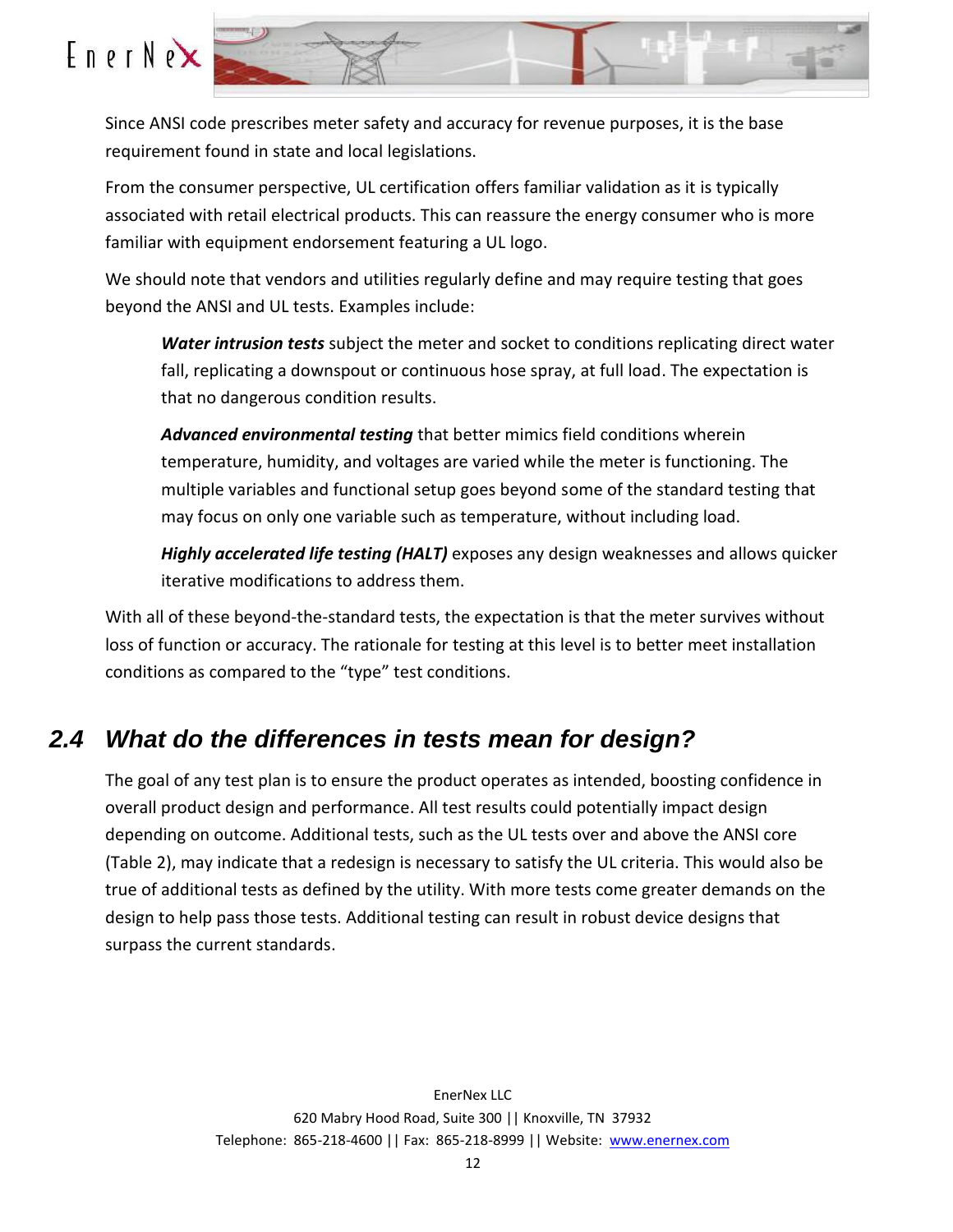<span id="page-12-0"></span>

# *3 Modern Metering Features that Address Accuracy and Safety in the Field*

### *3.1 The Kilowatt-hour and Beyond*

<span id="page-12-1"></span>The kilowatt-hour (kWh) is the commonly-used billing quantity for delivered energy. However, using kilowatt-hours to understand other system conditions or to examine issues can be problematic. Today, there are other features or measurements that can be used to address potential accuracy and safety issues where basic kWh information falls short.

For example, *demand* – measured in kilowatts – is an extremely useful quantity for managing the grid. When paired with energy, demand can yield valuable information about system conditions, customer behavior, and equipment needs for operations support. *Voltage*  measurements at every service point, regardless of customer type, are becoming more valuable for grid management, empowering utilities with better, real-time indicators of grid health. Utilities then create programs to further empower their customers by helping manage energy expenses (for certain load types) and through broader customer service. Another feature of modern meters is a robust set of health indicators, commonly called *flags*. They can be set to immediately indicate potential problems (voltage or outage flags), to support further investigation (tamper flags), to show whether the meter passed various self-tests, or for other uses.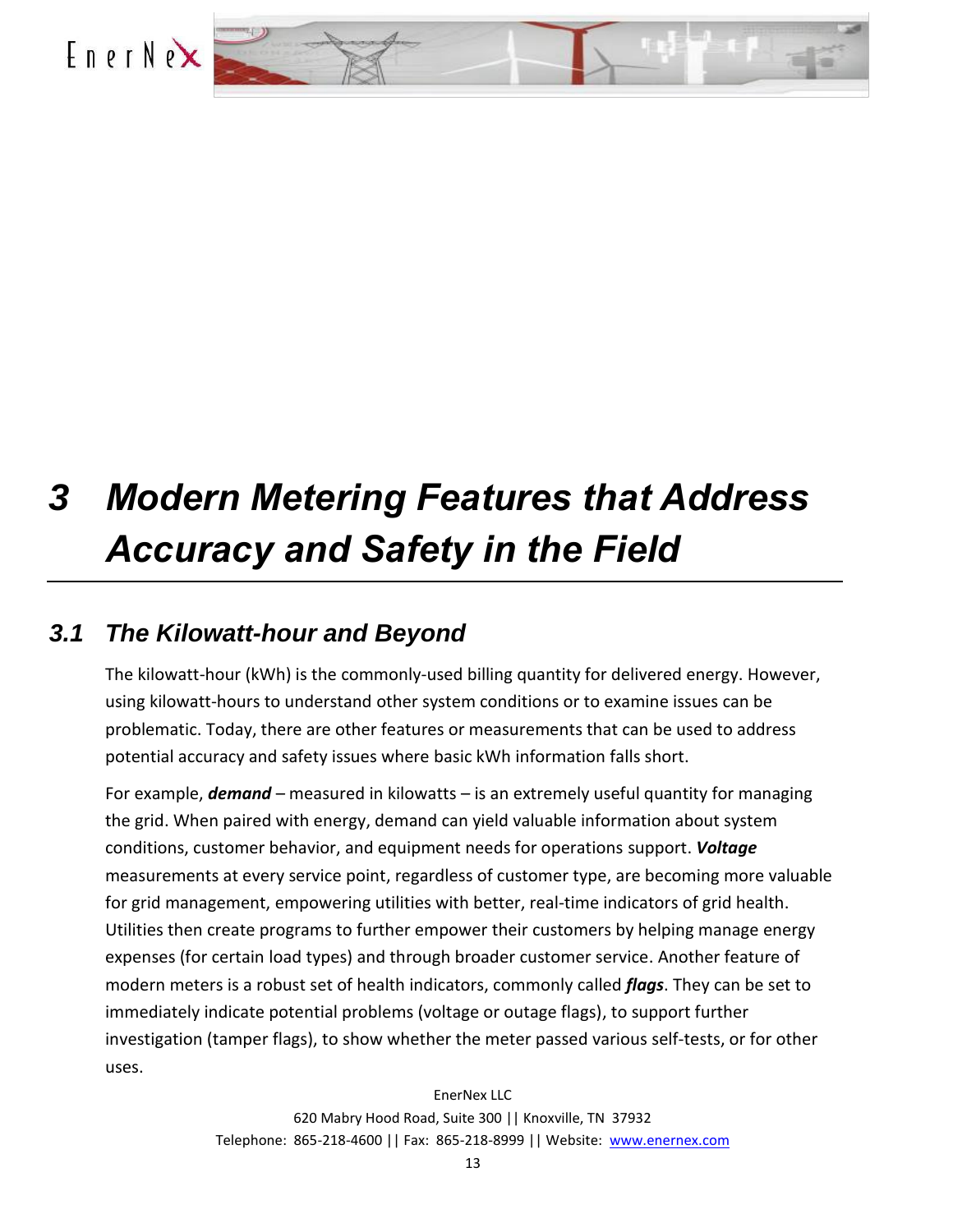

### *3.2 Analytics*

<span id="page-13-0"></span>The additional measures such as demand, voltage, and flags contribute to a continuous data stream that must be managed. Like so many other industries, the electric industry turns to analytics for sifting through volumes of data for useful grid insights.

For example, in a more widespread outage, meters publishing outage flags can provide visibility of the breadth of the outage. Paired with information from the supervisory control and data acquisition (SCADA) system, crews can be rapidly and surgically dispatched to repair, for example, a lost line. However, data analysis of just a few outage flags, paired with voltage values, may indicate issues other than a lost line. Perhaps the line voltage regulator operation failed, or a tap-changing transformer did not operate. Maybe there was some local, distributed generation added to the circuit, or there was a bit of non-technical loss being taken. The access to different data types and sources allows for agile analysis and faster responses.

Advanced analytics allow the system operators to apply their training and knowledge of their system to the new and numerous data from the meters and other grid equipment, permitting them to uncover issues before they escalate into costly and potentially unsafe problems. In the stated examples where generation was added (unknown to the utility) or some non-technical loss occurred, both instances could lead to potentially life-threatening conditions for utility personnel and customers. The availability and analysis of the types of data now available provide unprecedented levels of visibility, awareness, and responsiveness that can translate into safer systems for all.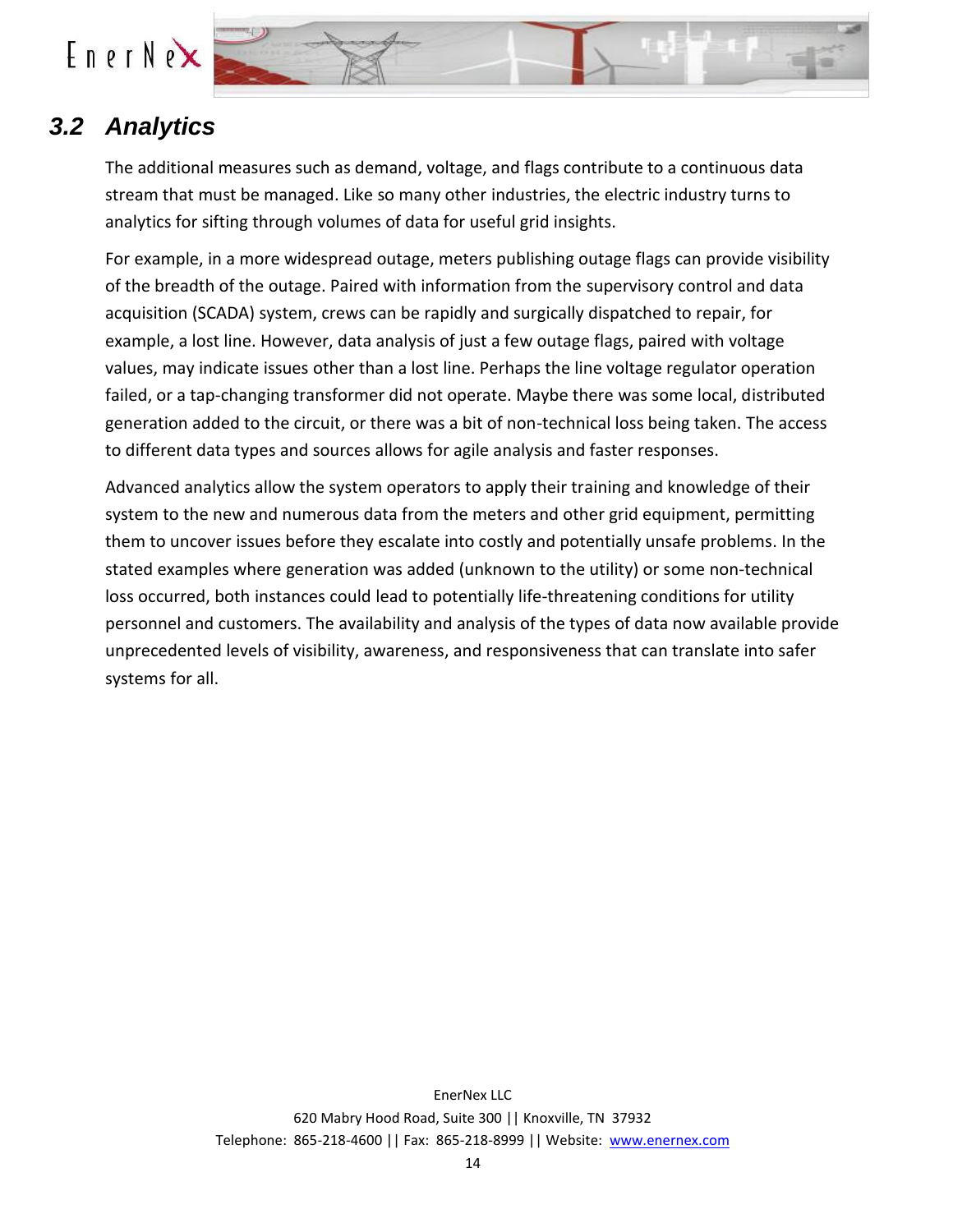<span id="page-14-0"></span>



## *4 Case Studies*

The advances in electricity meter design enable better monitoring of power systems at the consumer level. These capabilities include monitoring the internal temperature of the meter, the load current, and the voltage. These variables are used not just for reporting purposes, but can also alert utilities to take action against the potentially dangerous results of extreme operating conditions.

These design elements are steps in the right direction of preemptive detection, but there are still concerns to be addressed. The fundamental issue of determining socket viability remains elusive. Vendors, utilities, testing organizations, and consultants across the AMI industry have spent years trying to pinpoint whether a meter socket is good or should be replaced, or if that socket can accept a smart meter replacement.

### <span id="page-14-1"></span>*4.1 Overtemperature and Overcurrent*

Overtemperature is usually due to a high customer load being served, meaning a higher current being drawn through the meter, and a higher internal temperature under the meter cover. Another source of high temperatures is a poor fit at the interface between the meter and socket. This causes minor arcing over the minute air gap and a higher temperature under the meter cover.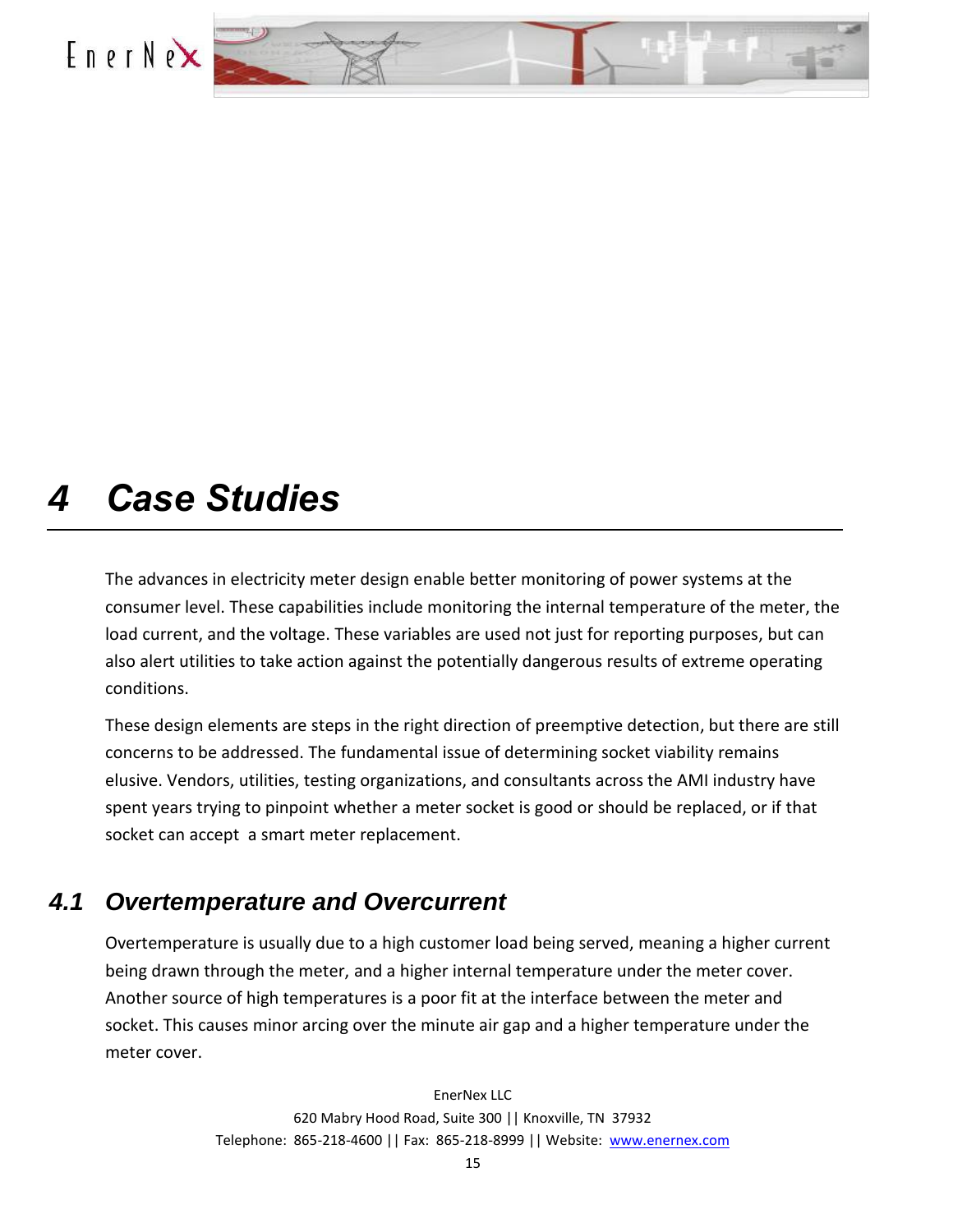$\overline{a}$ 



By design, the meters will survive most overcurrent conditions and will continue to operate safely while accurately measuring the load. Customer protection comes from their load panel, where there are fuses or breakers designed to open during an overcurrent condition, thus removing the load from being served.

Meter design features can help safely handle temperature rise, even when not due to loading conditions. Meters can monitor their own internal temperature and be programmed to correlate the temperature to the current draw and time. They can then rapidly communicate that data to utility analysts to aid in deciding whether or not to remove the load.

Many meter vendors provide temperature measured on a single location on the printed circuit board (PCB) that is close to the outer plastic cover. Extensive analysis of several months of data indicates this approach is a successful way of detecting heating issues emanating from the meter socket and meter blade connection. At the 2013 Edison Electric Institute Fall Transmission, Distribution and Metering Conference, American Electric Power presented on how that methodology and analysis permitted the issuance of 525 preemptive work orders during their AMI rollout. Their field technicians uncovered issues on 448 installations needing repair or resulting in replacements. This equates to around a 450 parts per million occurrence.<sup>2</sup>

Sensus had used a similar technique for years in its products, but recently introduced an enhancement for detecting when these heating events are occurring. Sensus' meters use two separate temperature sensors, one on the PCB close to the outer cover, and a second located internally near the base of the meter. This provides a faster, more accurate detection mechanism, and allows for setting temperature thresholds much closer to the points of heat generation. With dual sensors, the meter can eliminate the effects of solar loading, compare the temperature rise over time between the sensors, and detect if the meter-to-socket connection is overheating.

Confident in the accuracy of the dual-sensor methodology, Sensus developed a meter function that automatically stops power from flowing and discontinues the heating process when in overtemperature/overcurrent states. These meters have service switches with configurable thresholds that can open automatically (with no remote control required) to halt the power flow and overheating. Several utilities have successfully deployed and operated the dual-sensor meters with this function. Hundreds of potentially dangerous hot socket events have been stopped with this dual-sensor technology. One Midwest utility with an existing aging meter population provided the new technology to its entire meter population. Over six months, at

<sup>2</sup> http://www.eei.org/meetings/Meeting\_Documents/Dimpfl,%20Ken.pdf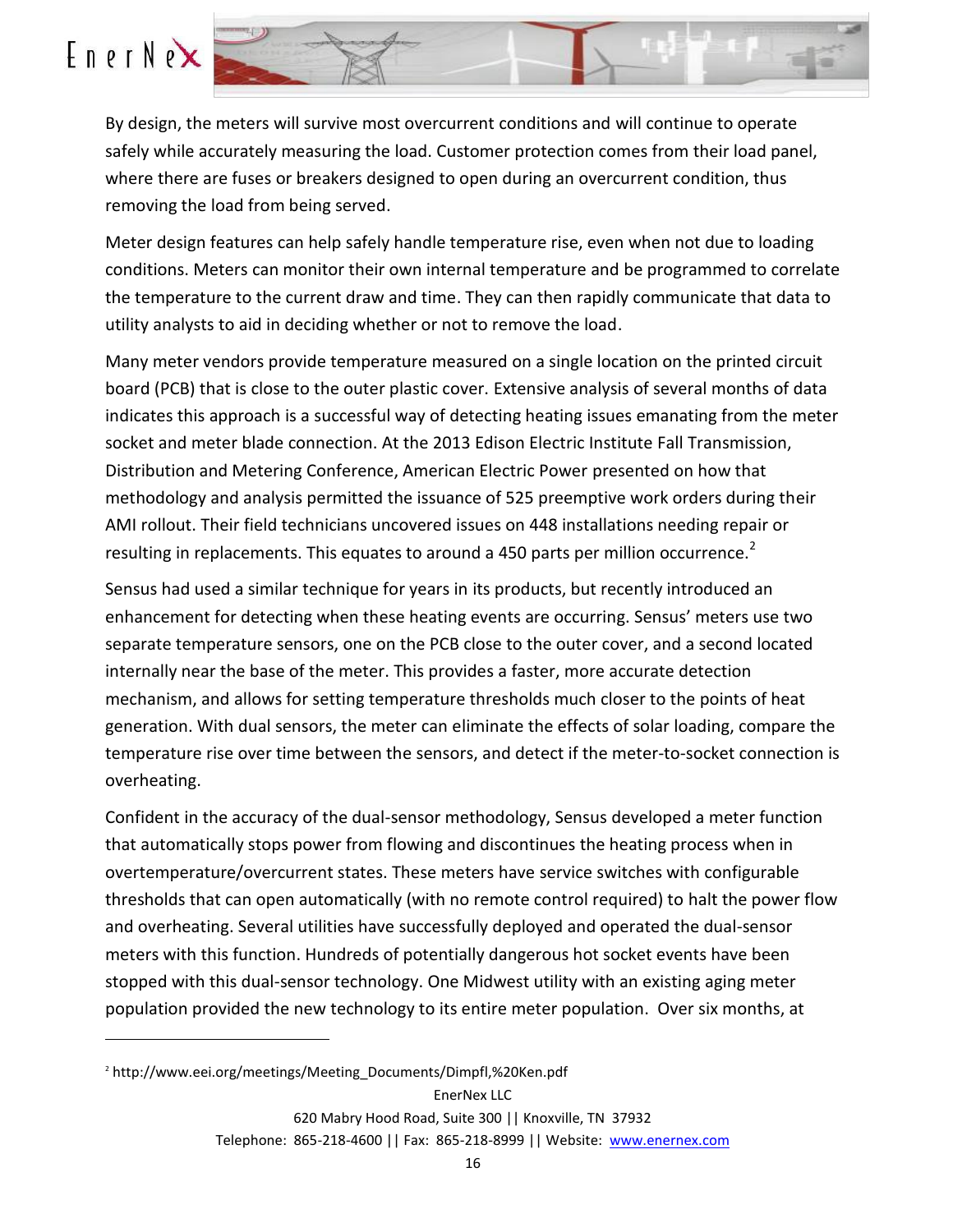

least 10% of the meters opened their service switches due to the temperatures in the socket exceeding the configured threshold. When the utility visited those sites to investigate, they found that in over 95% of those cases, the meter socket required replacement or repair.

### <span id="page-16-0"></span>*4.2 Voltage*

Overvoltage and undervoltage conditions can result from a number of system changes. The voltage lowers as a result of circuit loading, and utilities offset this voltage drop effect with capacitive support (capacitor banks, or "cap banks") activated under daily, monthly, or seasonal schemes (depending upon condition severity). Tap-changing transformers are another solution for these undervoltage conditions, typically for shorter term variations.

Overvoltages may be either temporary, due to load variations, or long-term, due to designed operations, though within standard limits.<sup>3</sup> An example is setting the voltage at the high end of the ANSI standard limits at the substation transformer so the last load point at the end of the longest service circuit is just above the lower limit.

For long-term conditions, such as those caused by lowering the voltage under a voltage conservation program, the utility must use customer meters to monitor the resulting current rise<sup>4</sup> and temperature to guard against potentially unsafe operations. Rather than focus on a single system parameter, utilities should take a holistic view of the distribution network and metering as one system. This means developing a monitoring and control approach that takes the richer meter measurement suite into account. Programmable meter features can work in concert with distribution network-level equipment to address issues and support service-levelbased protective schemes.

Short-term events are usually related to conditions such as lightning strikes, a blown transformer, or a higher-voltage transmission line falling on a lower-voltage distribution line. These faults cause disturbances that can cause a meter fault, or in extreme conditions, may cause a meter to dislodge from the socket, smoke, melt, or burn. There are components to protect the meter and customer from some events, but extreme events could exceed the specification of the meter and those protection components may be consumed during an event, leaving no protection. In addition, customer-oriented overvoltage protective equipment is not part of typical installations. While there are protective devices available, they are usually only

 $\overline{a}$ 

EnerNex LLC

Telephone: 865-218-4600 || Fax: 865-218-8999 || Website: [www.enernex.com](http://www.enernex.com/)

 $3$  ANSI C84.1.

 $^4$  Constant power loads draw more current when the voltage is lowered if the power demand remains unchanged.

<sup>620</sup> Mabry Hood Road, Suite 300 || Knoxville, TN 37932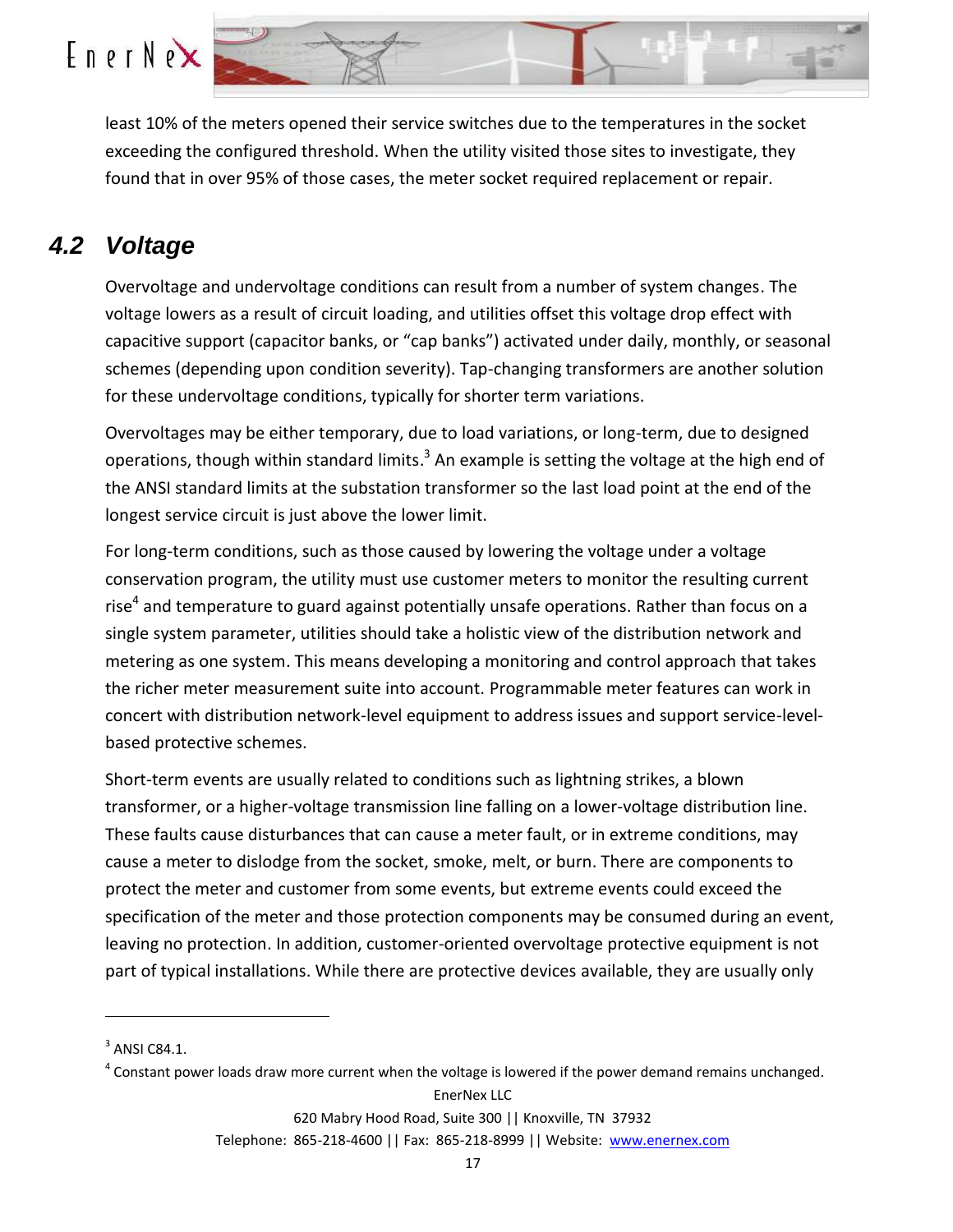

 $\overline{a}$ 



installed on troublesome services and not universally required. These short-term overvoltage events create conditions that are neither wholly contained in the ANSI nor the UL specifications. Testing tends to account for a single occurrence during the test plan. Yet field conditions may see rapid recurrences within a short timeframe, and many events may occur over the service lifetime of the equipment.

Electric Power Research Institute (EPRI) conducted distribution line monitoring to study the "Effects of Temporary Overvoltage on Residential Products" culminating in the March 2005 report on the same.<sup>5</sup> The conditions detailed both the magnitude and duration of events that residential products and electric meters could see from the distribution system. EPRI's graph below shows the number of events noted, the magnitude, and the duration. Neither ANSI nor UL 2735 have provisions in their testing requirements that address this wide variety of temporary overvoltage conditions.





<sup>5</sup> *Effects of Temporary Overvoltage on Residential Products: System Compatibility Research Project*, EPRI, Palo Alto, CA: 2005. 1008540.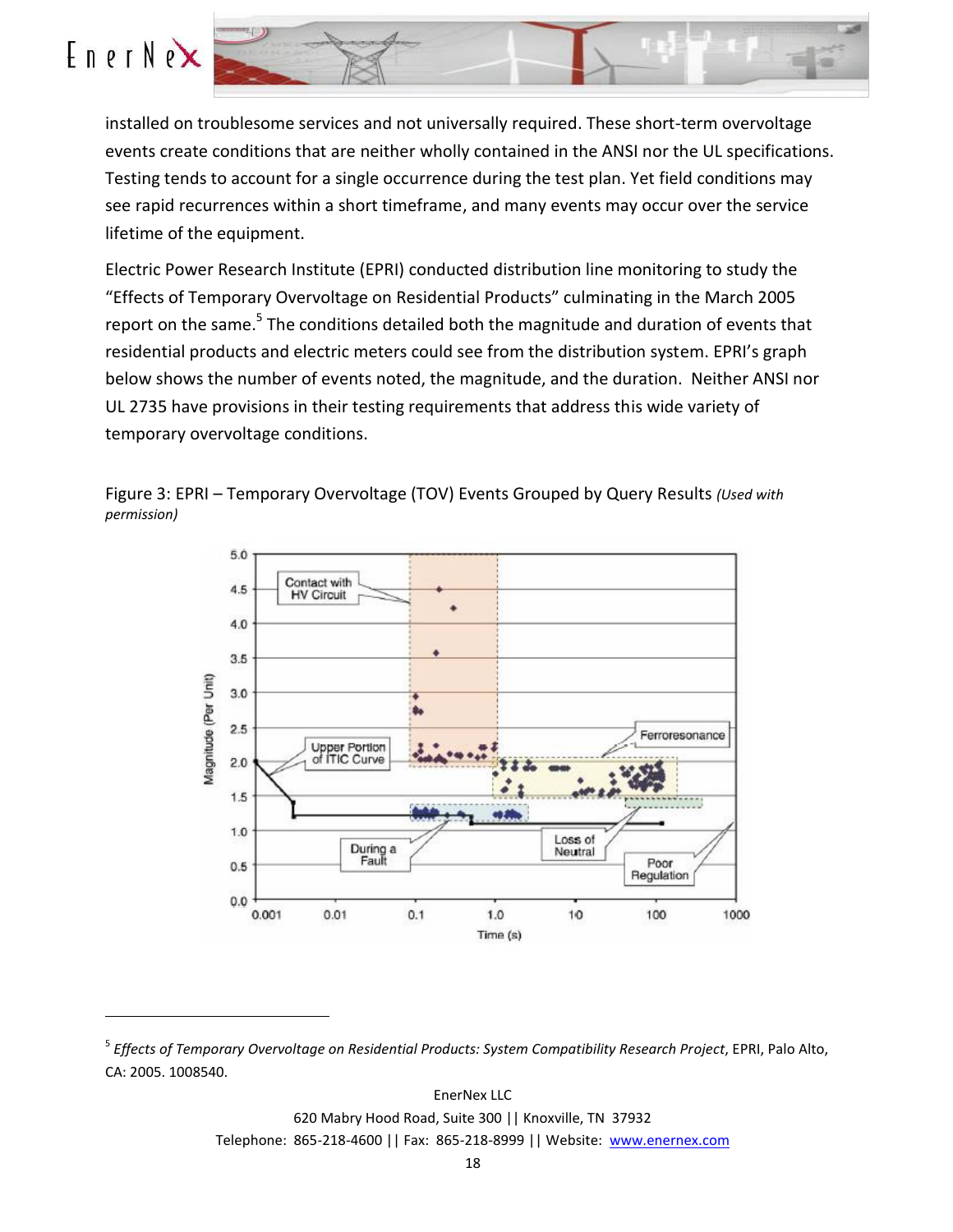



These conditions may result in not only damage to consumer equipment, but also to the electric meter depending on magnitude and duration.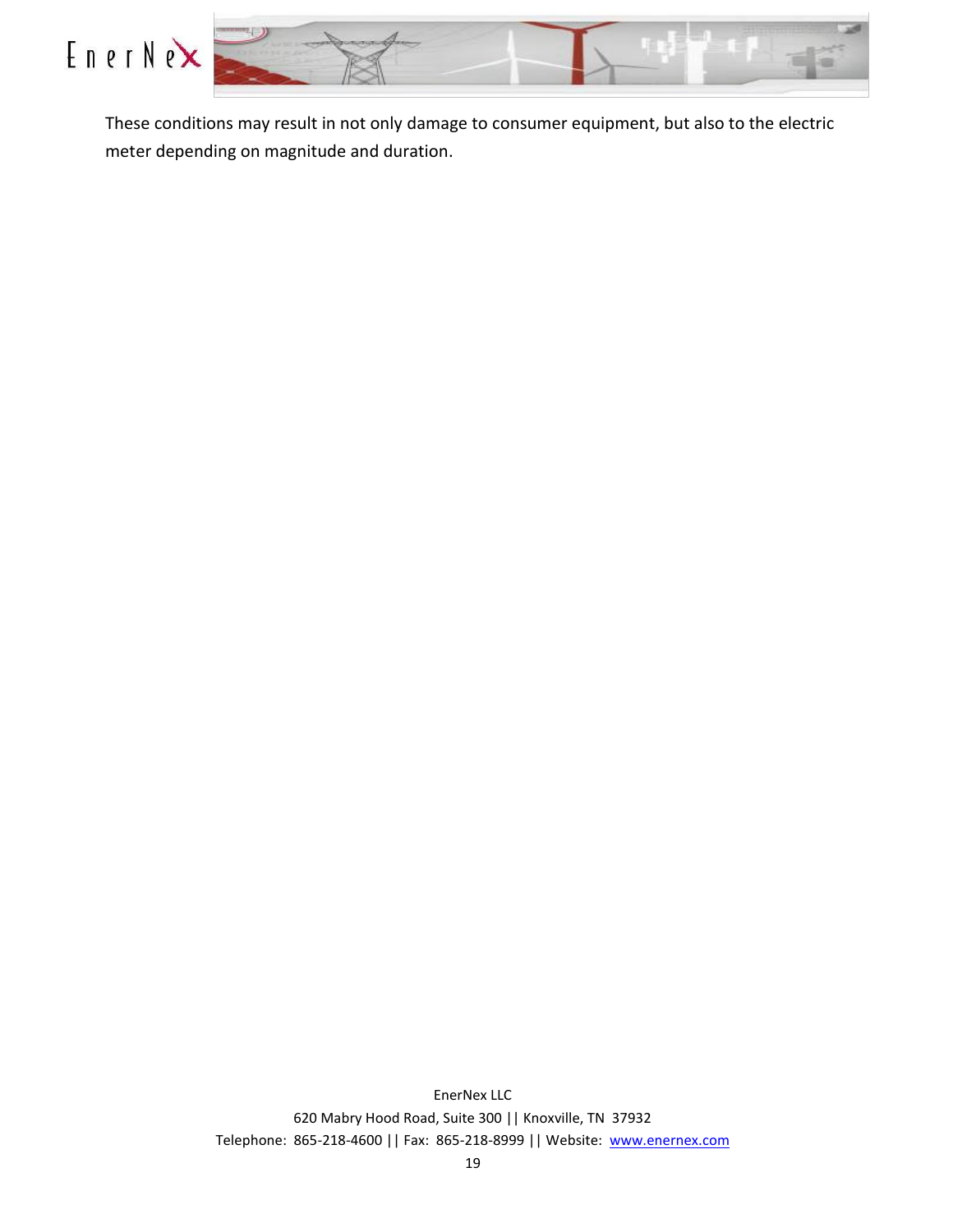<span id="page-19-0"></span>



## *5 Ultimate Benefits*

Today's electricity meter testing and standards are robust. ANSI and UL certifications are comprehensive and their methodologies are iterative. Yet it takes time to prioritize and incorporate new tests that keep pace with current technologies. Additional testing can help fill those interim gaps. Improved consumer safety and confidence, device performance, and overall value are the key benefits of additional testing.

#### **End Consumer Safety**

Customer expectations do not necessarily adhere to the timelines required to update the standards. Additional testing is intended to replicate conditions not yet codified but are still reflective of real-world circumstances that end consumers may experience. Vendors, utilities, and other parties all work to improve the testing and requirements for meter and socket products to maintain high quality and safe delivery of electricity.

#### **Device Performance and Accuracy**

Additional testing supports device performance and accuracy claims across a broader set of conditions than standard testing. Also the vendors, utilities, and other parties are now exploring multiple variables, where two or more conditions are tested to better mimic actual field settings. Those designing the tests are challenged to identify clear and repeatable success and failure criteria applicable across a variety of products. Also the technical merit and business value must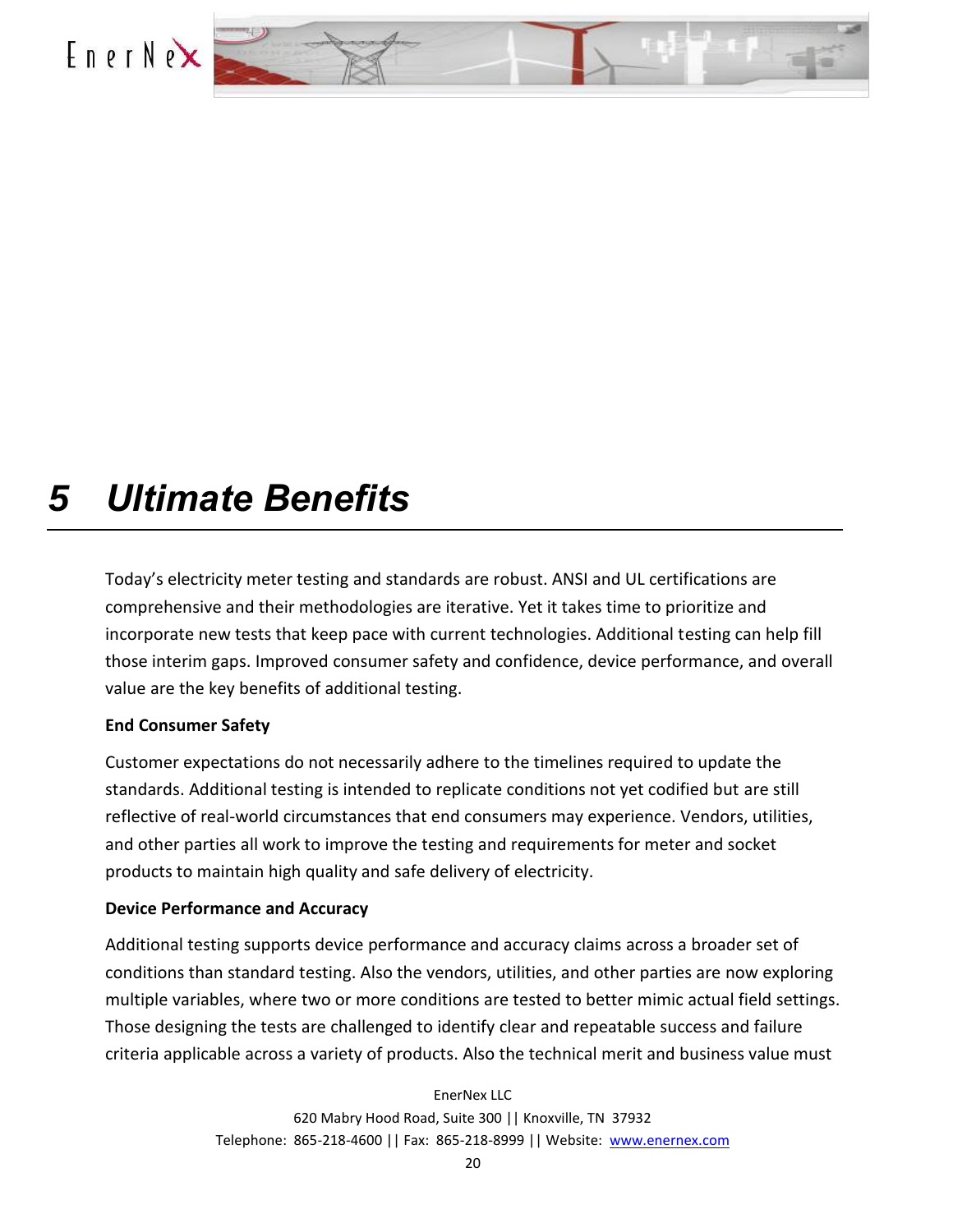



be balanced to ensure the overall value of information gained is worth the investment of performing the additional tests.

#### **Utility Business to End Customer Value**

Additional testing increases value since the results help to avoid failures that could compromise customer safety. While it's difficult to argue against the value of safety, we must still weigh the costs of additional testing. Typically the cost of testing is spread over a number of devices, and the net value of testing outweighs those costs for both utilities and end customers.